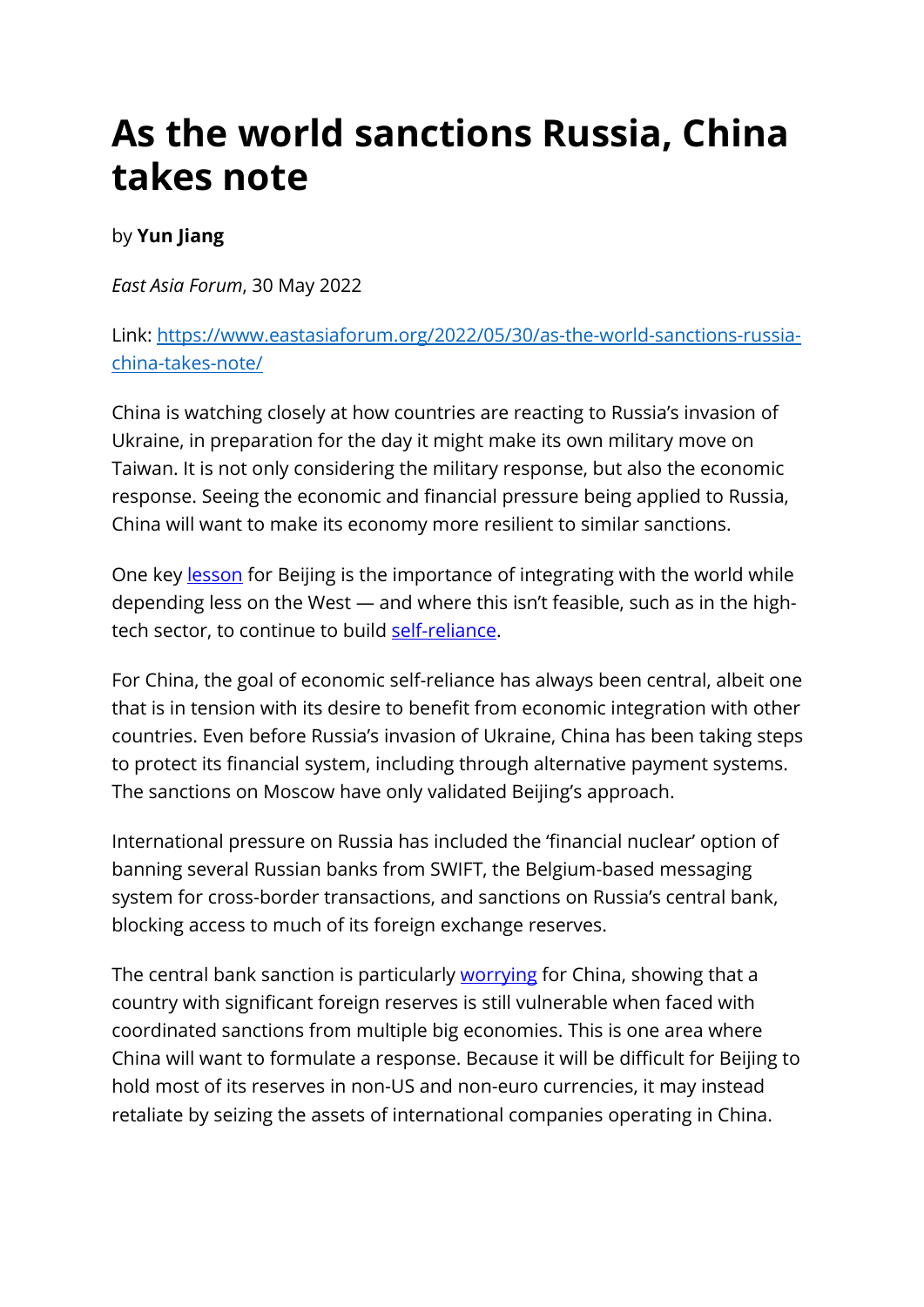The sanctions against Russia are hardly global. Most have been imposed by developed Western states, while other countries — even those allied with the United States such as Turkey, Saudi Arabia and Thailand — have thus far refrained.

Yet these sanctions are still impactful because they have been imposed by many of the world's most powerful economies. Large international corporations have also exited Russia without being told to do so by governments. Even many Chinese companies are quietly following to avoid becoming the target of sanctions, despite Beijing's vocal denouncement of these measures.

China will be watching to see which countries have announced their own sanctions, as this may indicate a willingness to impose similar penalties in a [conflict with Taiwan.](https://www.eastasiaforum.org/2022/03/08/sanctions-on-putin-offer-no-playbook-for-china-and-taiwan/) Beijing may seek to reduce its reliance upon these countries and focus more on further deepening economic ties with the developing world, which is less inclined to impose sanctions.

Of course, the Chinese economy is significantly larger than Russia's. Trade with China formed more than 13 per cent of global trade in 2020, around eight times the value of Russia's trade with the world. Countries across the globe have far closer economic links to China than to Russia.

As sanctions also inflict [economic costs](https://www.eastasiaforum.org/2022/05/16/the-price-of-the-sanctions-on-russia-for-the-west/) on the countries imposing them, most countries and corporations will be more reluctant to place them on China. This also explains why the Russian energy sector — Russia's biggest export upon which Europe depends heavily — has thus far been spared. China also has a greater arsenal to retaliate — including cutting off access to its market, which it has already done in the absence of a military conflict.

On the other hand, the United States might be more willing to pressure other countries to join sanctions against Beijing, as China is perceived as a more threatening strategic competitor than Russia. This may lead to more countries, especially US allies, to join a coordinated sanctions effort.

If Australia were to sanction China, Canberra's 'trade nuclear' option would be to stop iron ore sales. Unlike in the case of Europe and the energy sector, Australia has more leverage over China as a supplier rather than a customer. As it would be difficult to source alternative supplies in the short term, China would want to ensure these sanctions are short-lived. But this is an option that cannot be contemplated other than in a time of war, because of the heavy costs to the